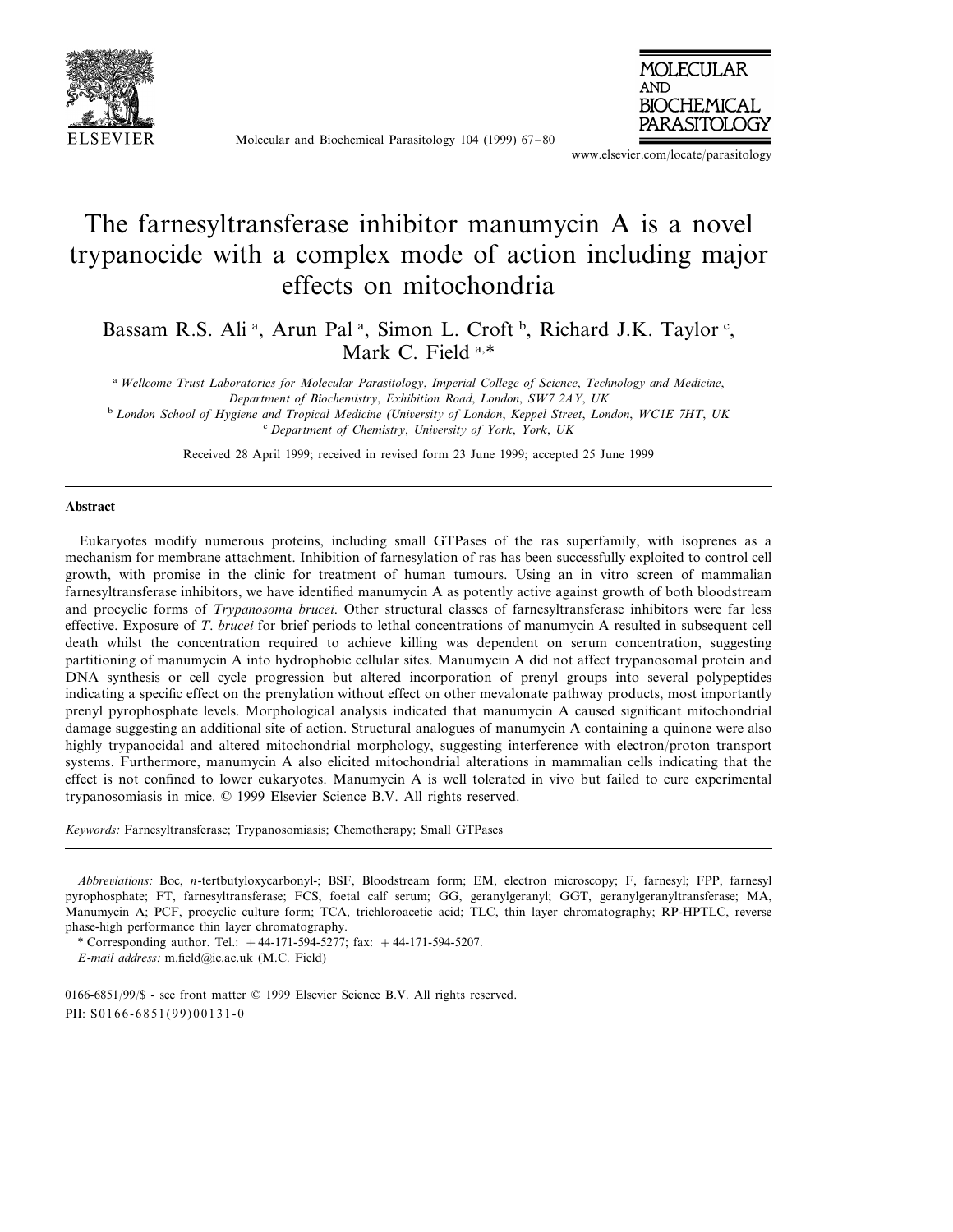# **1. Introduction**

Protein prenylation is an essential posttranslational modification of all eukaryotes and is required for membrane localisation of the prenylated protein. The enzymology of the pathway is highly conserved [1,2]. Prenyl moieties attached to protein are of two types, farnesyl (F) and geranylgeranyl (GG), 15 and 20 carbon squaline derivatives respectively, and are products of the mevalonate pathway [3]. Several enzymes, collectively termed prenyl transferases, catalyse the attachment of a prenyl moiety to polypeptide at the C-terminus in a thioether linkage to a cysteine in a CAAX sequence [1]. Depending on substrate specificity, prenyltransferases are designated as either farnesyltransferases (FT) or geranylgeranyltransferases I or II (GGTI; GGTII) [1,2,4–6]. FT and GGTI are heterodimers, which share a common a-subunit. The observation that farnesylation is essential for the function of ras [7,8] suggests FT as a target for the control of malignant cell growth and this approach has shown considerable promise [9–13]. Significantly, FT inhibition is antihelminthic to *Schistosoma mansoni* [14] and prevents growth of *Giardia lamblia* [15]. FT inhibitors are based on a number of different strategies; the most successful are peptidomimetics based on the CAAX motif [11–13,16,17]. Alternatives are analogues of the FPP moiety [18] and several natural products resembling either farnesylpyrophosphate (FPP) or mevalonate pathway products [19].

Recently we demonstrated farnesylation and geranylgeranylation of several polypeptide species in *Trypanosoma brucei* by metabolic labelling with [ 3 H]mevalonic acid [20]. By analogy to higher eukaryotes, it is likely that the bulk of the GG is attached to small G proteins. CAAX-related prenylation signals have been identified at the C-termini of *T*. *brucei* small GTPases [21–23] and FT activity can be detected in trypanosome lysates [24]. Recently an FT inhibitor was reported to prevent growth of both *T*. *brucei* and *T*. *cruzi* in culture and the FT from *T*. *brucei* has been partially purified [25,48]. Based on both molecular mass and specificity, the enzyme appears highly divergent when compared to mammalian FT [48].

MA is a member of a closely related group of antibiotics [26] produced by *Streptomyces* [27] and is presumed to be a competitive inhibitor of FT by structural similarity to FPP [28] (Fig. 4). MA inhibits growth of transformed mammalian cells [29], reduces tumour size in mice in vivo [28,30] and suppresses ras mediated signalling [49]. Here we show that MA is a potent trypanocide in axenic culture. In addition MA has significant effects on mitochondrial morphology in both trypanosomes and mammalian cells; these data have important bearing on the mode of action of MA and the possible use of MA derivatives for the treatment of trypanosomiasis.

## **2. Materials and methods**

#### <sup>2</sup>.1. *Materials*

Compactin (mevastatin), MA, limonene, perillyl alcohol, perillic acid were from Sigma, other FT inhibitors were from Calbiochem or Bachem. Manumycin related compounds were synthesised as previously described [31]. Tissue culture media and supplements were from either Sigma or GIBCO-BRL. [3 H]Mevalonolactone (20–40 Ci/ mmol),  $[3H]$ thymidine (10 Ci mmol<sup>-1</sup>) and [<sup>35</sup>S]methionine ( $> 1000$  Ci mmol<sup>-1</sup>) from NEN-DuPont. MitoTracker™ green FM was from Molecular Probes. Solvents and buffer components were of analytical grade.

## <sup>2</sup>.2. *Cell culture*

PCF *T*. *brucei* strain 427 was cultured at 27°C in SDM 79 [32] containing 10% heat inactivated FCS, 7.5 mg ml−<sup>1</sup> haemin. BSF *T*. *brucei* (427 strain, originally expressing VSG 117) were grown at  $37^{\circ}$ C in a  $5\%$  CO<sub>2</sub> atmosphere in HMI-18 medium supplemented with 10% FCS. Mammalian cell cultures were grown in DMEM supplemented with  $10\%$  FCS in a  $5\%$  CO<sub>2</sub> atmosphere at 37°C.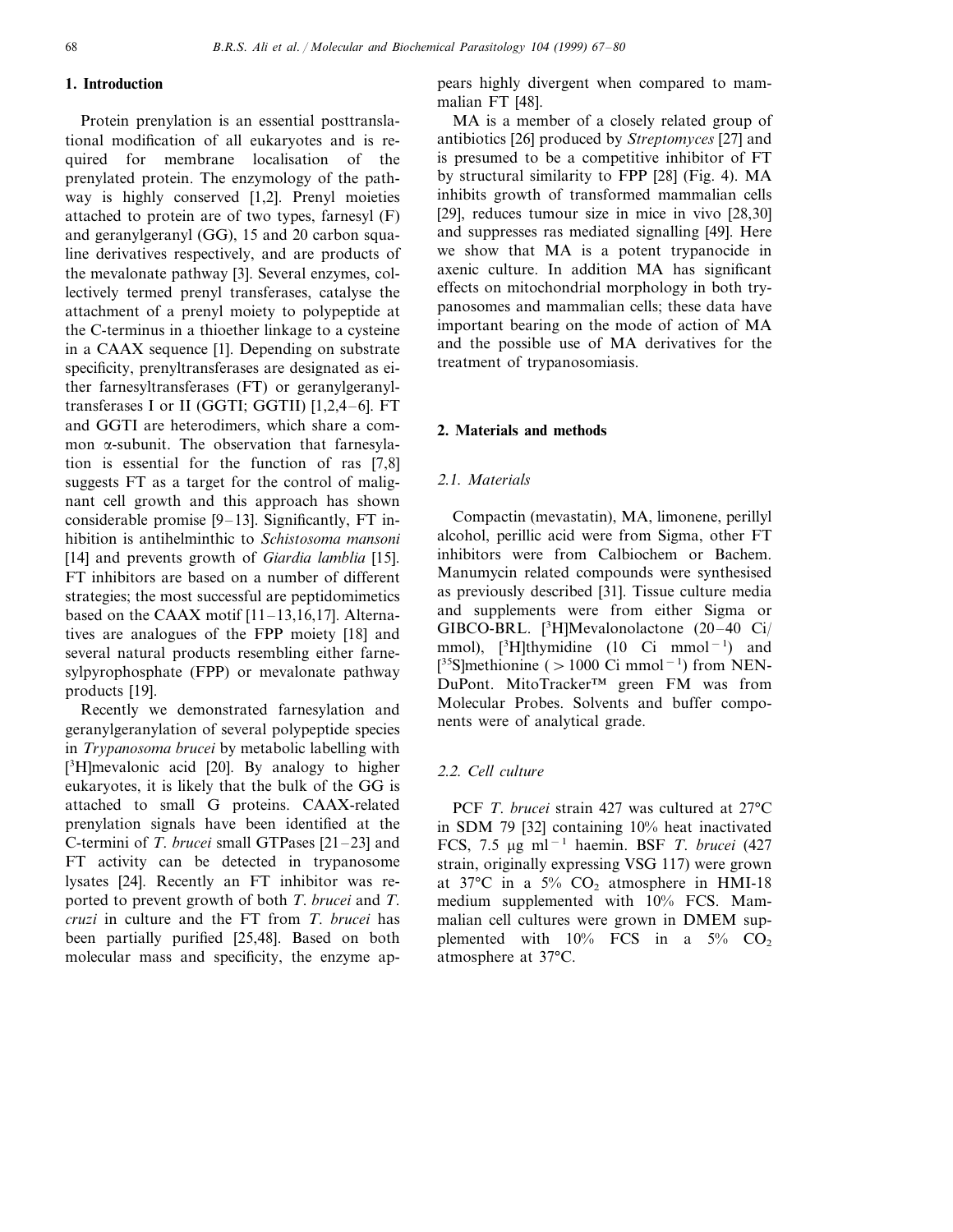# <sup>2</sup>.3. *Growth of trypanosomes in rodents*

*T*. *brucei brucei* EATRO 1175, recently passaged through a Tsetse fly [33], were the kind gift of M. Carrington, Cambridge, UK. These cells were expanded in nude mice and harvested after 5 days before onset of an immune response. Parasites  $(3 \times 10^6)$  were used to inoculate MFM1 mice and parasitaemia was monitored daily by tail bleed and counting with a hematocytometer as described [33]. A total of 18 mice were infected; three animals showed delayed parasitaemia and therefore were removed from the study. The remaining 15 animals were placed into three groups (five each), a control group and two test groups. After the initial wave of parasitaemia the test groups were given MA (2.5 or 5 mg kg<sup>-1</sup>), dissolved in 10  $\mu$ l DMSO diluted into 200  $\mu$ l 0.3% carboxymethylcellulose (CMC), intraperitoneally daily for 6 days. The control group was given 200 ul 0.3% CMC.

# <sup>2</sup>.4. *Growth rate determination*

Toxicity against trypanosomes was determined by adding drug from a stock solution in water, ethanol or DMSO (volume not exceeding  $2 \mu / m$ l) to a logarithmic-phase culture and assessing growth by a colorimetric assay [34] in combination with light microscopy. Dilution series were set up to cover a range of low nanomolar to millimolar in three-fold steps. For accurate determination of growth, cultures were set up in multiple well plates or tissue culture flasks and counted in a Coulter Z1 cell counter (Coulter) gated at  $3-10$  µm at least twice in each 24-h period. IC<sub>50</sub> values were calculated from the primary growth curves as follows; periods of logphase growth were selected and a curve fitted to the data to obtain the slope as a measure of relative growth rate during the log-phase. The slope of the untreated culture was set at 100% and the values from the treated cultures normalised. The  $IC_{50}$  was then obtained from a secondary plot of normalised slopes against drug concentration.

# <sup>2</sup>.5. *Metabolic labelling*, *lipid extraction and analysis*

For [<sup>3</sup> H]mevalonate labelling, cultures were pretreated with compactin [20]. MA or other drug was added after the preincubation with compactin and at the same time as the radiolabel. After the labelling period, cells were pelleted, washed twice with PBS and resuspended at  $1 \times 10^8$  cells ml<sup>-1</sup> in ice-cold acetone, vortexed for several minutes and incubated on ice for 30 min. The acetone extracts were taken for TLC and the pellets were rinsed once more with acetone, air-dried and resuspended at  $4 \times 10^8$  cells ml<sup>-1</sup> in SDS-PAGE sample buffer, boiled and separated by SDS-PAGE on 15% gels. Lipids were analysed by TLC in a saturated atmosphere either on 20 cm  $\times$  20 cm Si60 TLC plates (Merck) in *n*propanol:ammonium hydroxide:water (60:30:10;  $v/v/v$ ) (system A) or on 20 cm  $\times$  20 cm RP-HPTLC plates (KC18F Silica gel 60A; Whatman) in *n*-propanol:ammonium hydroxide:water (80:15:5;  $v/v/v$ ) (system B). Cells were labelled with  $[^{35}S]$ methionine or  $[^{3}H]$ thymidine for up to 3 h in deficient media at 10 and 4  $\mu$ Ci ml<sup>-1</sup>, respectively, pelleted, washed in PBS and incorporation of radiolabel into macromolecular material assessed by TCA precipitation onto glass fibre discs (Whatman) followed by scintillation counting in a Beckman LS50 or by SDS-PAGE.

## <sup>2</sup>.6. *FACS analysis*

PCF trypanosomes were analysed for cell cycle behaviour after treatment with MA by FACS. Cells were fixed then stained with propidium iodide prior to analysis on a FACScan (Becton Dickinson) as described [35].

# <sup>2</sup>.7. *Microscopy*

Trypanosome cells were prepared for microscopy using MitoTracker™ green FM and DAPI stains as described by Vassella et al. [36] with the exception that MitoTracker™ green FM was added at  $2 \mu M$  concentration. African green monkey kidney cells (COS cells) were stained with MitoTracker™ following the manufacturer's in-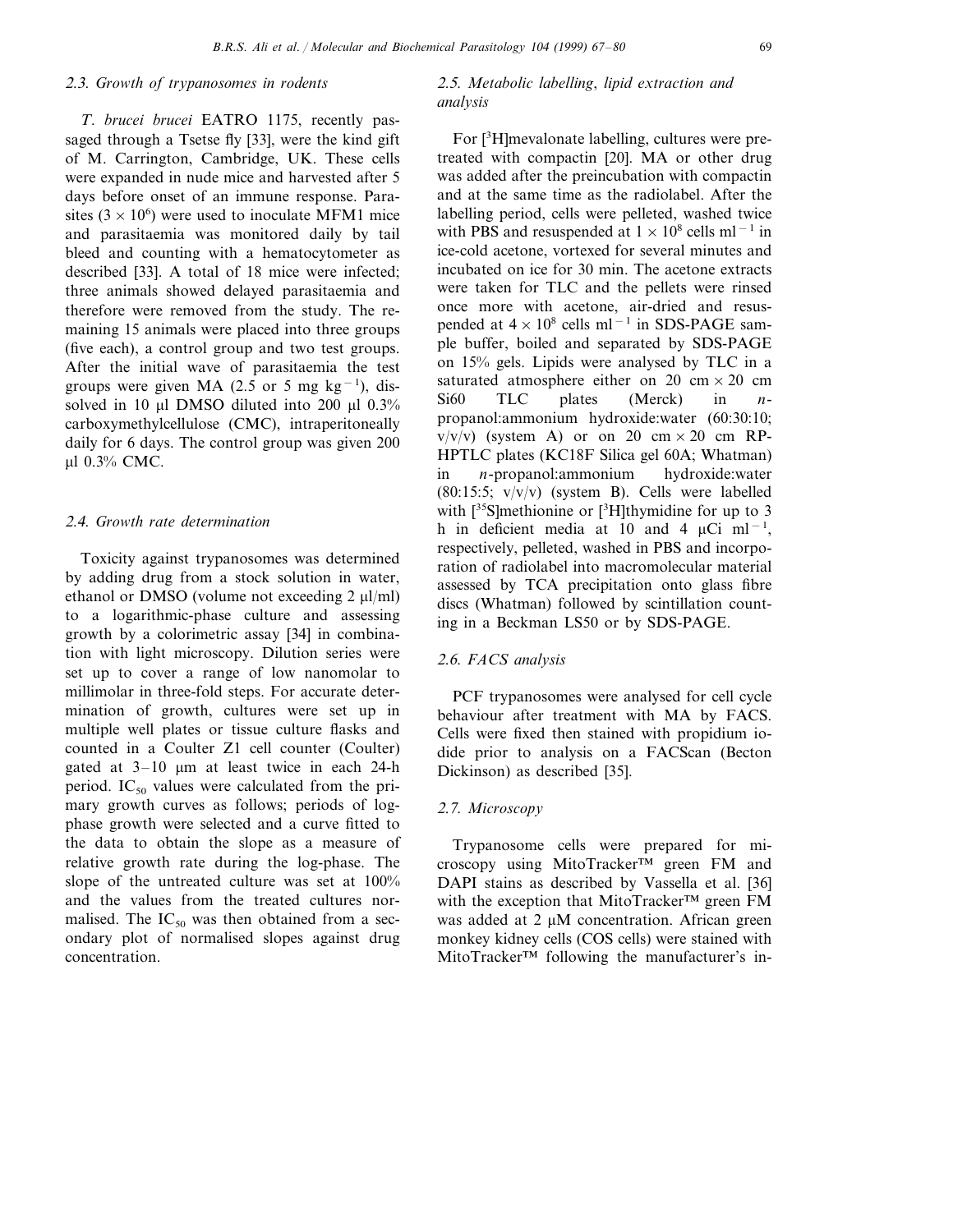| Table 1 |  |                                                          |  |  |
|---------|--|----------------------------------------------------------|--|--|
|         |  | Toxicity of FT inhibitors towards T. brucei <sup>a</sup> |  |  |

| Compound                          | Stage      |            |             |           |  |  |
|-----------------------------------|------------|------------|-------------|-----------|--|--|
|                                   | <b>BSF</b> |            | Procyclic   |           |  |  |
|                                   | <b>MIC</b> | $LD_{95}$  | MIC         | $LD_{95}$ |  |  |
| $(+)$ -Limonene                   | >1000      | >1000      | >1000       | >3000     |  |  |
| $(R)-(+)$ -Perillyl alcohol       | 300        | >1000      | $\sim 1000$ | >3000     |  |  |
| $(S)$ - $(-)$ -Perillyl alcohol   | 300        | >1000      | $\sim 1000$ | >3000     |  |  |
| $(-)$ -Perillic acid              | 300        | >1000      | >1000       | >1000     |  |  |
| N-Acetyl-farnesyl-S-cysteine      | 600        | >1000      | n.d.        | n.d.      |  |  |
| α-Hydroxyfarnesyl phosphonic acid | 100        | >300       | n.d.        | n.d.      |  |  |
| PFT inhibitor I                   | 85         | $\sim$ 400 | $\sim$ 400  | >400      |  |  |
| PFT inhibitor II                  | 90         | $\sim$ 400 | $\sim$ 400  | >400      |  |  |
| PFT inhibitor III                 | 80         | $\sim$ 400 | $\sim$ 150  | >400      |  |  |
| Manumycin A                       | 3          | 10         | 2.2         | 15        |  |  |
| H-Cys-4-Abz-Met-OH                | >270       | >270       | $\sim 1000$ | >1500     |  |  |
| H-Cys-Val-Phe-Met-OH              | >210       | >210       | $\sim$ 700  | >1000     |  |  |

<sup>a</sup> Compounds were tested over a range of concentrations, typically low nanomolar to millimolar, in three-fold dilution steps. Cell growth was monitored by acidification of the medium as detected by phenol red. Growth or killing was verified by microscopy. All compounds were tested in at least a duplicate dilution series. MIC, minimum inhibitory concentration of parasite growth; LD<sub>95</sub>, dose required to obtain greater than 95% killing within 24 h; n.d., not determined. Concentrations are given in  $\mu$ M. PFT inhibitor I is {(E,E)-2-[(Dihydroxyphosphinyl)methyl]-3-oxo-3-[(3,7,11-trimethyl-2,6,10-dodecatrienyl)-amino]propanoic acid, sodium}; PFT inhibitor II is {(E,E)-2-[2-Oxo-2-[[(3,7,11-trimethyl-2,6,10-dodecatrienyl)oxy]amino]ethyl]phosphonic acid, sodium} and PFT inhibitor III is  ${E.E}$ -[2-Oxo-2-[[(3,7,11-trimethyl-2,6,10-dodecatrienyl)oxy]amino] ethyl]phosphonic acid, (2,2-Dimethyl-1-oxopropoxy)methyl ester, sodium}.

structions. Cells were fixed and processed for immunofluorescence [40]. Logarithmically growing PCF cultures were treated with MA and prepared for electron microscopy as described [20].

#### **3. Results**

# 3.1. In vitro toxicity of farnesyltransferase *inhibitors towards T*. *brucei*

We screened broad range protein FT inhibitors, selected as representative of different structural classes; i.e. peptidomimetics based on the CAAX motif, isoprene analogues and natural products [41]. Using a simple colorimetric assay we found that most of the inhibitors had weak toxicity towards both BSF and PCF in culture (Table 1). The relative resistance of *T*. *brucei* towards these compounds was unexpected and may reflect divergence in the kinetoplastid FT enzyme [48] or poor uptake of these compounds into *T*. *brucei*. The sole exception was the *Streptomyces* natural product manumycin A (MA), which exhibited efficient growth-inhibitory activity in the low micromolar range (Table 1). Reexamination of the effect of this compound on trypanosome growth by a more accurate protocol (Section 2) allowed us to calculate an  $IC_{50}$  of 1.5 and 0.4  $\mu$ M against BSF and PCF, respectively (Fig. 1).

Because of the potent effect of MA on trypanosome growth we investigated this compound further. MA has significant effects on the growth of transformed mammalian cells and is able to suppress ras-dependent signalling pathways in a variety of systems [46,47,49]. In addition there are structural features in MA which suggest that it can act as an FPP analogue [26]. Exposure of PCFs to high concentrations of MA for more than 5 min resulted in a significant reduction in viability of the cultures (Fig. 1C), suggesting that either MA activated an apoptotic programme or that the compound rapidly accumulated within the cells to lethal levels. This second possibility is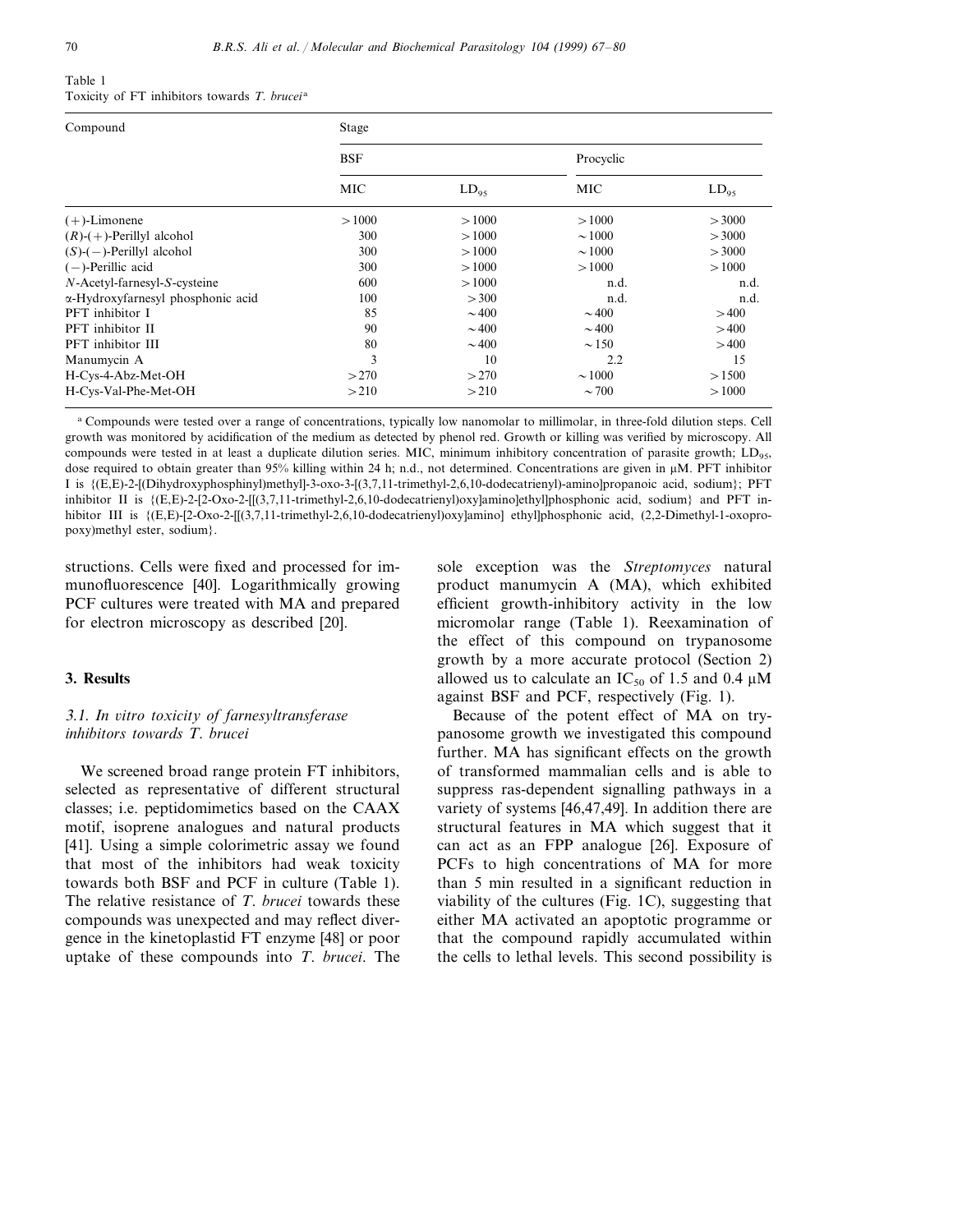

Fig. 1. Effect of MA on growth of *T*. *brucei* in vitro. Panels A and B: growth curves for BSF and PCF strain 427 *T*. *brucei*, respectively. Data are the mean of triplicate determinations and the experiment has been repeated twice with essentially identical results. MA concentrations in A; ( $\bullet$ ), 0; ( $\blacksquare$ ), 1  $\mu$ M; ( $\square$ ), 2.5  $\mu$ M; ( $\triangle$ ), 5  $\mu$ M; ( $\blacktriangle$ ), 10  $\mu$ M; ( $\square$ ), 25  $\mu$ M and B; ( $\bullet$ ), 0; ( $\blacksquare$ ), 0.1  $\mu$ M; ( $\square$ ), 0.5  $\mu$ M; ( $\triangle$ ), 1  $\mu$ M; ( $\blacktriangle$ ), 5  $\mu$ M; ( $\bigcirc$ ), 25  $\mu$ M. Panel C: effect of brief exposure of BSF to 16  $\mu$ M MA. Following addition of MA aliquots of culture were rapidly diluted 20-fold into fresh media (final MA concentration  $0.8 \mu M$ ). Cell growth was assessed after 72 h. Bars correspond to time of exposure; left to right; unexposed, 5, 20, 60 and 90 min exposure. Panel D: effect of serum on toxicity of MA. BSF cells were grown in the presence of various concentrations of MA in 5, 10 and 20% FCS over 72 h. Data are normalised to control cultures and shown for 30 and 48 h. Conditions (left to right for each group of six bars) are bars 1–3 1  $\mu$ M MA, serum at 5, 10 and 20%, bars 4–6 2.5  $\mu$ M MA, serum at 5, 10 and 20%.

supported by the hydrophobic properties of MA [26]. The major protein component of serum is the lipid-binding protein albumin; we assessed accumulation by analysing the influence of serum on MA toxicity. High concentrations of serum in the medium resulted in significant elevation of the  $IC_{50}$  (Fig. 1D). A similar effect was seen with purified bovine serum albumin (data not shown).

# 3.2. *Inhibition of protein prenylation in T*. *brucei by MA*

We investigated the biochemical effects of MA on PCFs to determine a likely site of action. Metabolic labelling experiments indicated no effect on DNA and protein synthesis (data not shown). FACS analysis indicated that MA-treated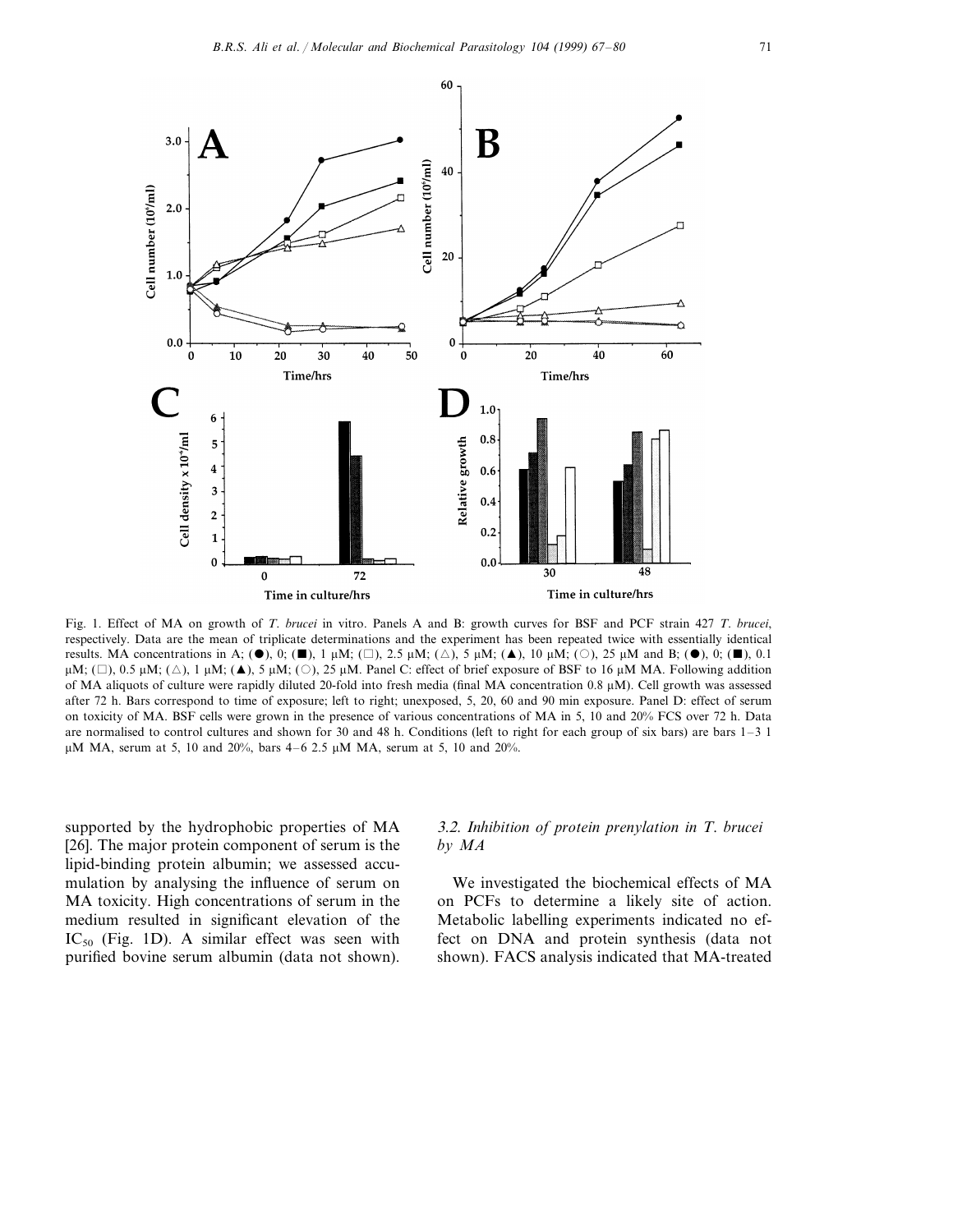cultures contained a normal distribution of cells with diploid and tetraploid DNA content [35], indicating that mitotic processes were essentially unaltered (data not shown). In addition there was no evidence for subdiploid apoptotic cells (i.e.  $\leq$  2 n) following MA treatment [50].

In contrast protein prenylation in PCFs, as visualised by metabolic labelling with <sup>3</sup>H-mevalonate was clearly altered (Fig. 2A). Effects were obvious at both 1 and 2  $\mu$ M. Incorporation into several labelled species decreased, especially those at 67, 18 and 13 kDa, whilst incorporation into a prominent band at  $\sim$  46 kDa was augmented. By contrast, the peptidomimetic inhibitor H-Cys-Val-Phe-Met-OH (CVFM) had no effect (data not shown) whilst PFTIII at 200  $\mu$ M decreased incorporation into the 46-kDa band as well as the 67-, 18- and 13-kDa species. The lack of effect on most of the polypeptides is consistent with the observation that  $\sim 80\%$  of protein-linked isoprene is GG [20]. Separation of <sup>3</sup>H-mevalonate-labelled acetone extracts by normal (Fig. 2B) and reverse phase TLC (data not shown) revealed only small alterations in the overall profile of mevalonate products with no significant change in FPP levels, indicating that the effect on protein incorporation is at the level of transfer and not synthesis of the isoprene donor. Therefore, MA perturbed the mevalonate pathway, but did not result in a global blockade to protein prenylation, manifest by either accumulation of precursor or a major decrease of incorporation of radiolabelled mevalonate into protein, suggesting a specific effect on FT. Attempts to study BSF protein prenylation profiles were less successful due to inability of this life-stage to survive prolonged compactin treatment, a requirement for efficient incorporation of <sup>3</sup> H-mevalonate [20].

# 3.3. *Toxicity of MA related compounds*

To gain insight into the essential structural features of MA we tested a series of related compounds on BSF and PCF trypanosomes (Table 2 and Fig. 3). The compounds tested retain the basic features of the MA core, but contain modifications or deletions of the side chains. With the exception of compound 4 the PCF was rather

more sensitive to these compounds than the BSF. For both life stages, removal of the lower side chain and alterations to the structure of the upper side chain, predicted to affect the ability of the compound to act as an FPP analogue, resulted in decreased toxicity by approximately ten-fold (compare MA with compound 1). This would support the model that MA acts as an FT inhibitor. Further alteration, to produce an unsaturated core with two benzoketone substituents, resulted in a significant increase in toxicity (com-



Fig. 2. Manumycin A alters mevalonate pathway metabolism. Logarithmically-growing PCF cultures were labelled with [<sup>3</sup>H]mevalonate. The inhibitors were added at the following concentrations: MA, 1 and 2  $\mu$ M and PFT III, 160  $\mu$ M. After 24 h, cells were extracted (Section 2) and the equivalent of  $5 \times 10^6$  cells from each culture were separated on a 15% SDS polyacrylamide gel or a TLC plate. Panel A: radioelectrophoretogram of [<sup>3</sup> H]mevalonate-labelled PCF proteins. Positions of molecular mass standards are shown in kDa at left. Bands that significantly increased in intensity with MA are indicated with double asterisks, bands that decrease are indicated with a single asterisk. Panel B: autoradiogram of normal-phase TLC separation of acetone extracts corresponding to the protein samples in panel A. Migration positions of standards are indicated at left. Ori, origin; GGOH, geranylgeranitol; GGP, geranylgeranylphosphate; GGPP, geranylgeranylpyrophosphate; FOH, farnesol; FP, farnesylphosphate; FPP, farnesylpyrophosphate; MVA, mevalonic acid.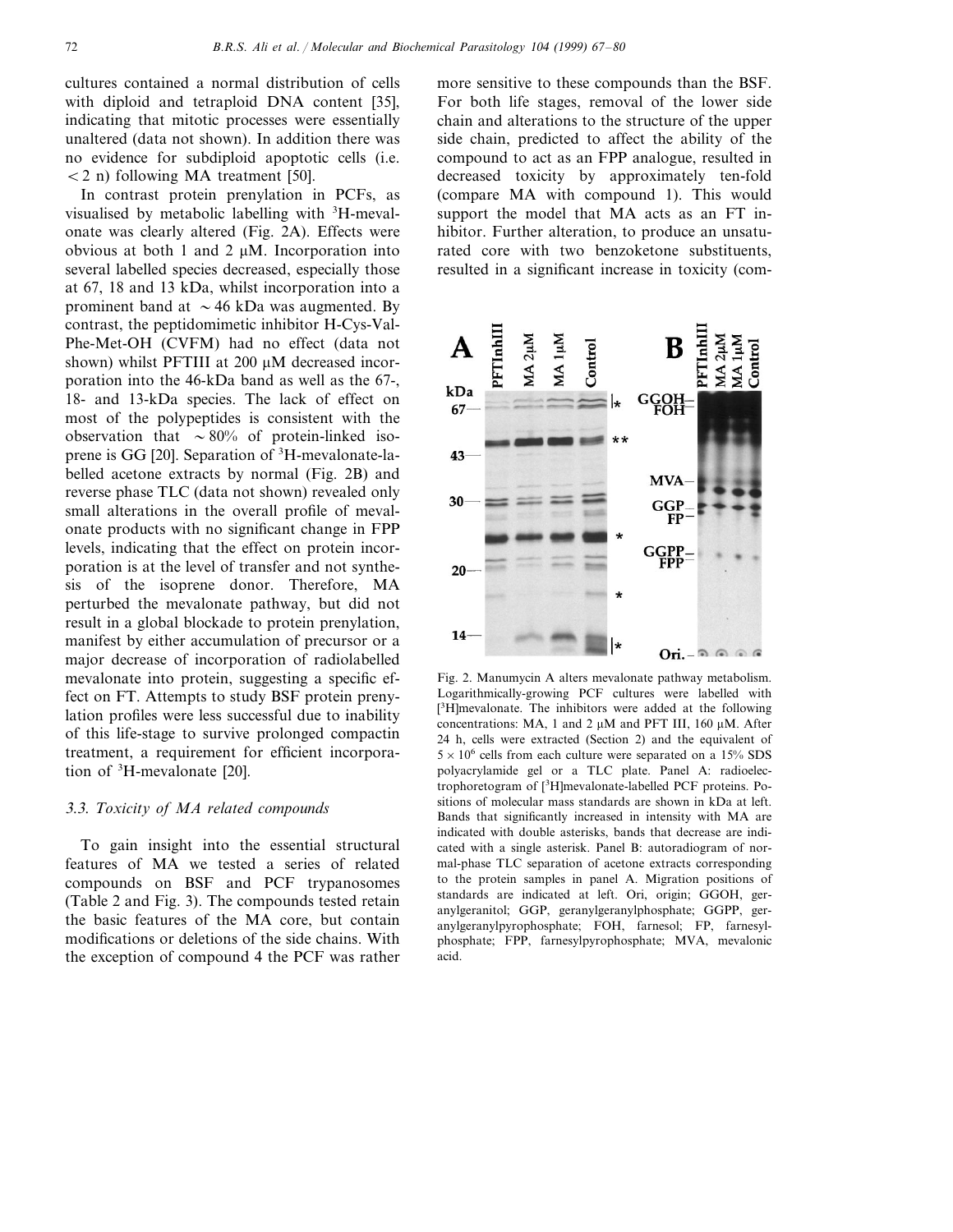Table 2 Toxicity of manumycin A related compounds towards *T*. *brucei* <sup>a</sup>

| Compound       | Stage      |     |
|----------------|------------|-----|
|                | <b>BSF</b> | PCF |
| Manumycin A    | 1.5        | 0.4 |
| 1              | 18         | 4.0 |
| 2              | 3.3        | 0.1 |
| 3              | 2.1        | 1.5 |
| $\overline{4}$ | 4.2        | 8.0 |
| 5              | 19         | 10  |
| 6              | 7.8        | 10  |

<sup>a</sup> See Fig. 3 for structures and Ref. [31] for synthetic details. Cell growth was monitored by counting cell numbers over 60 h in cultures after adding the drug at five different concentrations (see Section 2 for details). All compounds were tested in at least duplicate dilution series. Data were determined from secondary plots as described in Section 2 and are expressed as IC<sub>50</sub> values, in  $\mu$ M.

pare compounds 2 and 3 with 1). These latter compounds have similar toxicities as MA itself, in the absence of the lower chain and the isoprenelike upper chain. Further modification, to create more minimal structures, resulted in some loss of potency; complete removal of the upper chain would be expected to preclude function as an FPP analogue, and may also affect the ability of the compounds to enter cells. Significantly, compounds 5 and 6 are less toxic than compound 4; the former contain a *n*-tertbutyloxycarbonyl (Boc) substituent, which is apolar and should increase membrane permeability; and therefore the decrease in potency probably correlates with alteration of the core region.

#### 3.4. *MA causes mitochondrial damage*

Benzoquinones, which resemble ubiquinones, important electron-transport components of the mitochondria, can compromise energy production and the pH gradient in eukaryotic mitochondria [38]. Uncoupling electron transport is expected to lead to morphological alterations to the mitochondrion; we directly assessed the effect of MA using the PCF, as this stage has a more prominent

mitochondrion and is more easily visualised. No changes to nuclear structure (DAPI), Golgi (TbRab31p [39]) or endoplasmic reticulum (TbRab2p [40]) were observed (data not shown). By contrast, the structure of the mitochondrion visualised with MitoTracker was rapidly and dramatically altered. In control cells the mitochondrion was visible as a threadlike structure in the cytoplasm but when treated with MA the mitochondrion became bloated and diffuse (Fig. 4A– D). Some effect was evident at the  $IC_{50}$ concentration (Fig. 4B), but exposure to higher concentrations for short periods illicited a dramatic effect (Fig. 4C). This was confirmed by EM (Fig. 4M–P). EM sections of cells from a time course of a culture following treatment with 7.5  $\mu$ M MA confirmed the dramatic structural alterations after 2 h of exposure (compare M vs P); effects are visible within 30 min exposure (N and O, respectively). The presence of the kinetoplast at the base of the swollen structure confirms that it is the mitochondrion. No other structures were affected by this treatment.

We wished to determine if the effect on the trypanosome mitochondrion was specific for MA or a more general property of the group of compounds tested here. We chose to study the effects of compounds 2 and 4 (Fig. 3), both of which contain the quinone core structure. Effects were similar to MA (Fig. 4E–H and I–L for compounds 2 and 4, respectively); at the  $IC_{50}$  a small but detectable change to the MitoTracker staining was observed, which became far more severe at higher concentrations. Therefore, taken together, these data suggest that MA has a significant activity against the functioning of the trypanosome mitochondrion, in addition to its clear influence on protein farnesylation.

The effect of MA on the trypanosome mitochondrion prompted us to ask if similar effects occur in higher eukaryotes and we assessed this in COS cells. Control cells exhibited a network of MitoTracker-positive tubules distributed throughout the cytoplasm, typical of the higher eukaryote mitochondria (Fig. 4Q). By contrast, following exposure to MA at the  $IC_{50}$  (10  $\mu$ M) the mitochondria retracted to a perinuclear region and appeared as a swollen membrane structure, a morphology which became more severe at higher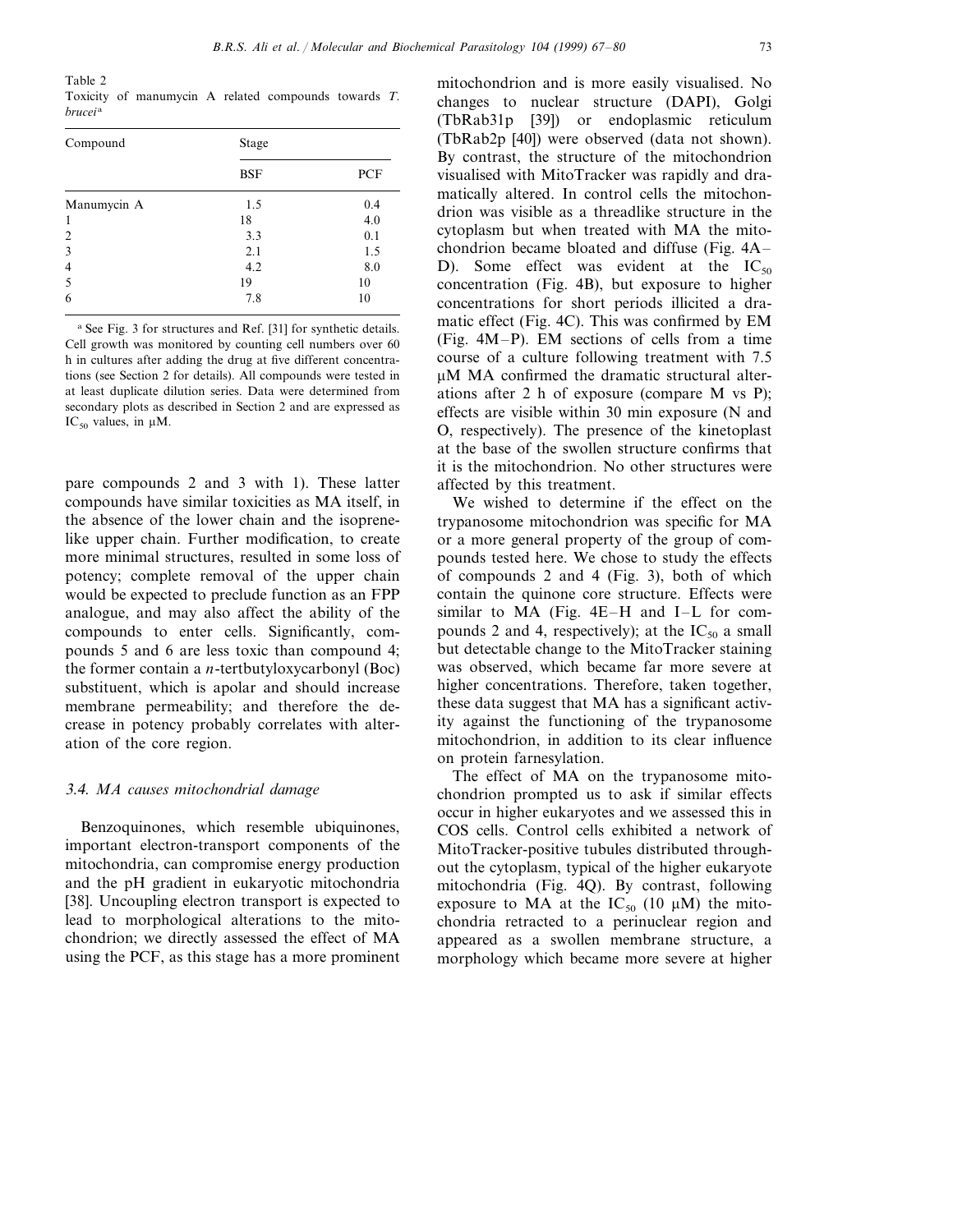

Fig. 3. Structure of manumycin A and several analogues. Structures of MA together with the analogues (compounds 1–6) used in this study. Synthesis routes are described in Ref. [31]. Conventionally, for the manumycin series of compounds, the branched aliphatic chain is termed the upper chain, and is considered to resemble the branched structure of an isoprene, whilst the substituted cyclopentene-terminating arm is called the lower side-chain. Boc, *n*-tertbutyloxycarbonyl-.

concentrations (Fig. 4R, S). These observations confirm that MA also has a potent effect on the mitochondria of higher eukaryotes.

# 3.5. MA is not effective for treatment of *experimental trypanosomiasis*

The data above indicated that MA is highly toxic to trypanosomes in axenic culture, and moreover, is significantly less toxic against mammalian cells. In addition, MA is reported well tolerated by mice in vivo [30]. We therefore tested the ability of MA to modulate experimental trypanosomiasis in mice. We used EATRO 1175 *T*. *brucei brucei* which has recently been passaged through a Tsetse fly, and can establish a cyclical parasitaemia within small rodents that is maintained for several weeks [33]. Mice were infected with  $3 \times 10^6$  EATRO 1175 and the parasite burden in the bloodstream followed through the first peak until cell numbers began to decline due to immunological recognition. Animals were subsequently dosed daily with MA at concentrations reported to result in significant tumour regression  $(2.5 \text{ or } 5 \text{ mg kg}^{-1})$  [30] and bloodstream parasite burden followed for a further 12 days. No significant difference was observed with either of the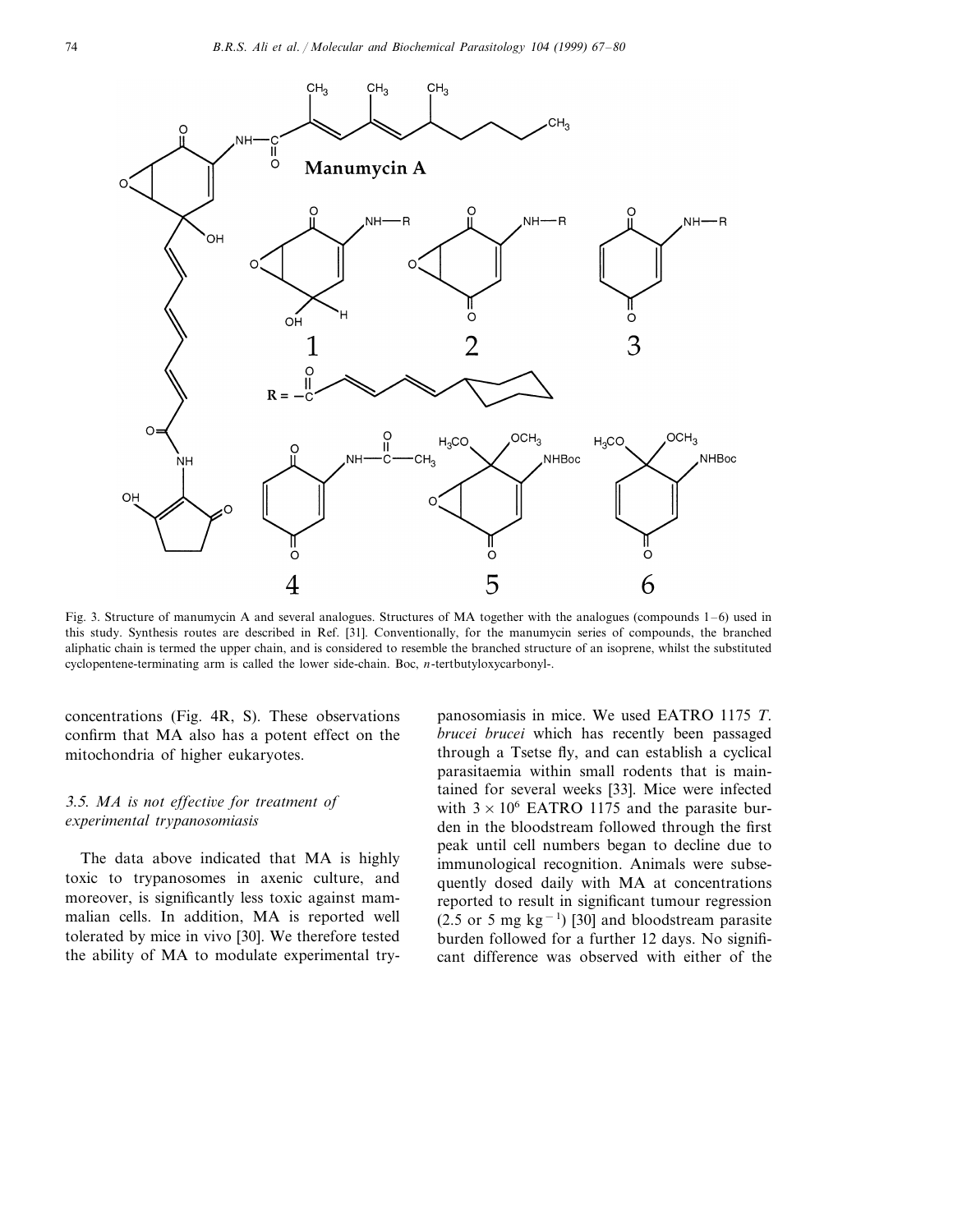

Fig. 4. Manumycin A causes severe mitochondrial damage in *T*. *brucei*. Panels A–L: PCF cells stained with MitoTracker™ green FM to visualise the mitochondrial membranes following 2-h exposure to various agents. A–D: treatment with MA; A: control; B: 0.5  $\mu$ M (IC<sub>50</sub>); C: 2.5  $\mu$ M; D: 7.5  $\mu$ M. E–H: treatment with compound 2; E: control; F: 0.1  $\mu$ M (IC<sub>50</sub>); G: 0.5  $\mu$ M; H: 2.5  $\mu$ M. I–L: treatment with compound 4; I: control; J: 2.5  $\mu$ M; K: 7.5  $\mu$ M (IC<sub>50</sub>); L: 15  $\mu$ M. Panels M-P: electron micrographs of PCF cultures exposed to MA (7.5  $\mu$ M) prior to fixing and processing for EM for 0, 30, 60 and 120 min. Note the rapid swelling of the mitochondrion compartment and the presence of the position of the kinetoplast DNA in P. No other overt changes are seen in these sections. Panels Q–S: COS cells stained with MitoTracker™ green FM following treatment with MA at 0 (Q), 10  $\mu$ M (R) or 50  $\mu$ M (S) for 2 h. Note that 10  $\mu$ M is below the IC<sub>50</sub> for COS cells, and hence the mitochondrial effects are significant to the mode of action of MA in these cells. Under these conditions COS cells do not lose their morphology or structural integrity as evidenced by phase contrast (data not shown).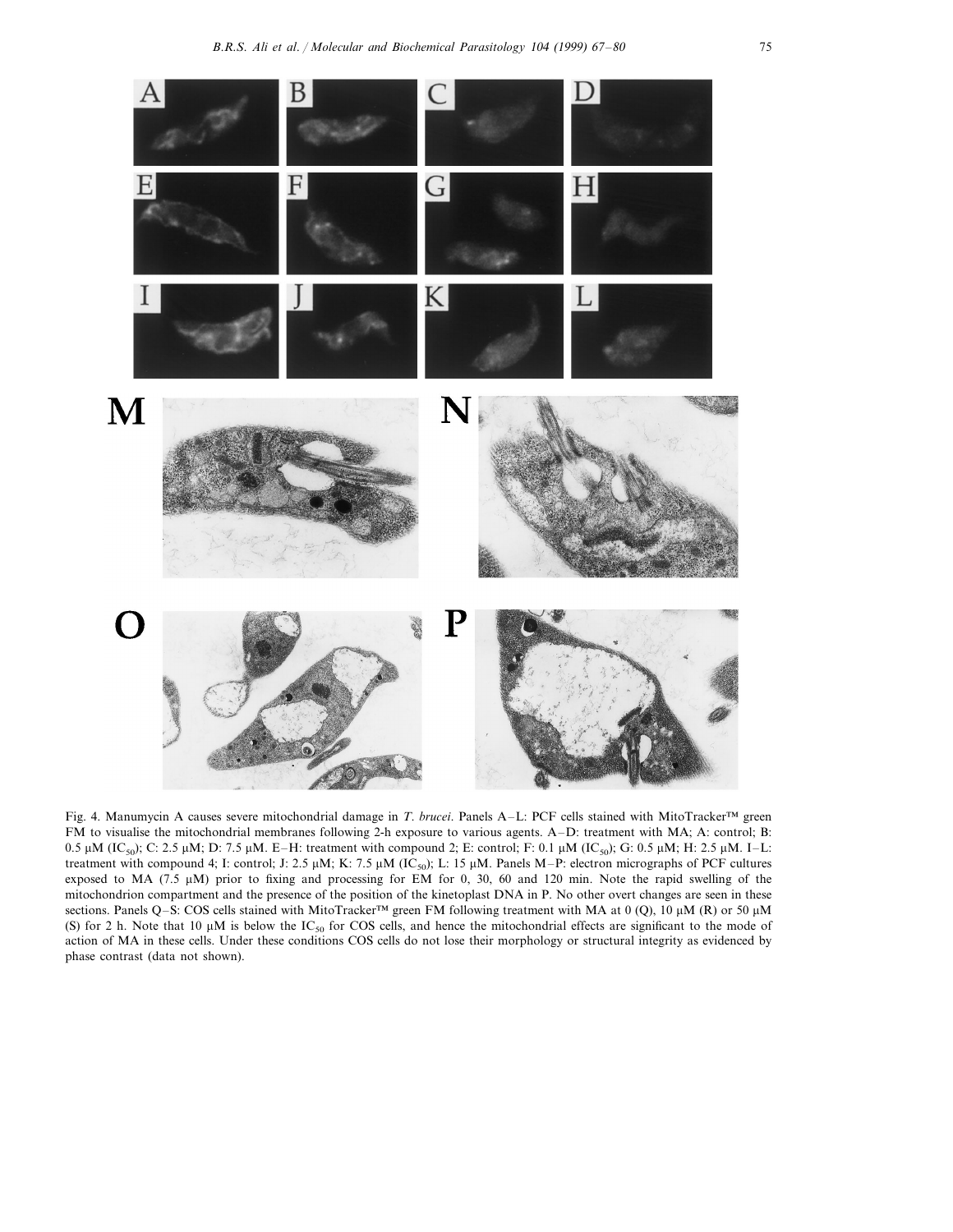

Fig. 4. (*Continued*)

doses of MA used compared with the control group, and the second parasitaemia wave in both the control and 5 mg  $kg^{-1}$  MA-treated mice emerged with identical kinetics and peak parasitaemia (Fig. 5). We consider emergence of a new wave of *T*. *brucei* resulting from an antigenic switching event as a sensitive test of efficacy as the number of parasites surviving from the first peak to establish the second wave is extremely small; the absence of a significant difference in the kinetics suggests essentially no growth disadvantage is experienced by the trypanosomes in the MAtreated mice compared with the untreated control animals.

## **4. Discussion**

The identification of new drug targets for the treatment of protozoan diseases is a clear need. Based on the simple assumption that some life stages of these eukaryotic cells are comparatively fast growing compared with host cells, we have explored the potential of utilising a development in cancer chemotherapy for treatment of trypanosomiasis. Inhibition of FT, an essential modification of ras proteins, has been successfully exploited for the inhibition of tumour growth

both in vitro and in vivo (see Ref. [41] for details). Screening a selection of FT inhibitors for growth inhibition of trypanosomes identified manumycin A as a good candidate. Unexpectedly, all the



Fig. 5. MA is not protective against experimental trypanosomiasis. MFM1 male mice were infected with a recently Tsetsepassaged *T*. *brucei* strain EATRO 1175 and blood parasitaemia monitored daily by hematocytometer. MA at 5 mg/kg ( $\triangle$ ) or vehicle alone ( $\bullet$ ) was administered daily as indicated by the bar. Data are the mean ( $\pm$  standard deviation) parasitaemia from five mice for each group. A lower dose group  $(2.5 \text{ mg kg}^{-1})$  were indistinguishable from the 5-mg  $kg^{-1}$  group and data were therefore not plotted. Shading indicates the detection limit of  $10^6$  parasites ml<sup>-1</sup>. Cell numbers are arbitrarily plotted at 10<sup>6</sup>/ml for days 6-9 to aid clarity.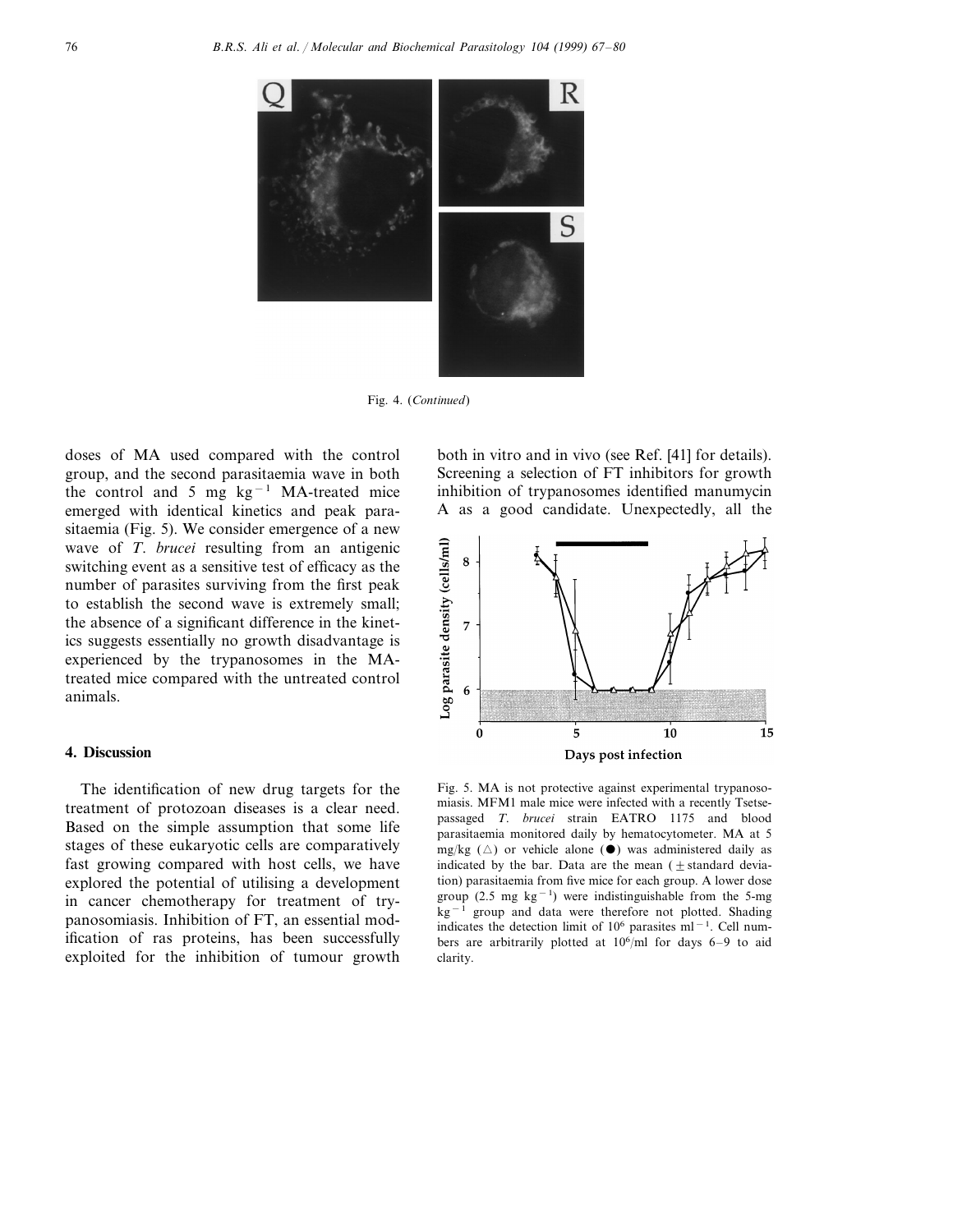other compounds had poor trypanocidal activity below the  $100-\mu M$  level. MA was highly toxic to both life stages of the parasite, with the PCF being approximately three-fold more sensitive than the BSF. The drug appears to be rapidly taken up by the cells, and is presumably incorporated into cellular membranes or other apolar compartments by virtue of its hydrophobicity.

Analysis of trypansomes following treatment with MA suggested complex interaction with the parasite. Specific defects were observed in the mevalonate pathway in the profile of prenylated proteins, without an effect on FT donor levels, confirming that MA acted selectively upon the trypanosome protein farnesylation system. We observed a loss of incorporation of mevalonate into proteins in the low molecular mass region which corresponds to the mobility of small G proteins, whilst we saw an increased incorporation into a protein of  $\sim$  46 kDa. Almost identical effects have been recently reported for MA treated mammalian cells [49], suggesting that the biochemical response to MA is highly conserved.

Based on the criteria above FT inhibition appears as a promising target for design of trypanocidal therapeutics. Several MA analogues were also trypanocidal. The isoprenoid moiety of MA is important and isoprenoids themselves are toxic to trypanosomes [42]. This is similar to findings for mammalian cells where the isoprenoid upper chain appears to be an essential structural component for mediating cytotoxicity [37]. However, in trypanosomes, the presence of the quinone core structure appears to be the most significant structural element in terms of toxicity, which suggested that MA may affect mitochondrial function by interfering with ubiquinone electron and proton transport, and thus would not be a clean FT inhibitor. Indeed, modification of MA, by loss of the labile lower side chain [26] could allow subsequent formation of a quinone. MA exposure clearly elicited a profound effect on the trypanosome mitochondrion, causing the organelle to become swollen and presumably nonfunctional for electron transport and ATP production and these effects were observed at concentrations identical to those which significantly inhibit growth. The quinone-core containing analogues also affected the trypanosome mitochondrion, and MA itself produced clear damage to COS cell mitochondria, suggesting that this effect is indeed relevant to the growth-modulatory activity of MA. Such effects may also be important for tumour cells, presumably where high ATP synthesis levels are required for rapid growth. Therefore, whilst MA is clearly an FT inhibitor, these data suggest that there is an additional component to its activity, and may explain why this compound, out of a selection of FT inhibitors, is the only one to have potent trypanocidal activity. Unfortunately, in contrast to the reported efficacy of MA against tumours in animal systems [28,30], the compound was without effect on experimental trypanosomiasis; this is most probably ascribable to the high solubility of MA in apolar compartments, particularly lipid membranes.

With regard to the important structural features of MA, three main conclusions can be drawn. Firstly, modification of side chains decreases MA toxicity; however, in the examples studied here the relative contributions of membrane permeability and isoprene structural homology cannot be assessed. Secondly, the presence of a quinone core structure (compounds 2 versus 1) significantly augments toxicity, and thirdly, despite little structural homology with MA, some of these compounds (e.g. compound 4) retain potent trypanocidal activity. Therefore, whilst our data are consistent with MA action through FT, the possibility that related compounds with a quinone structure may also have trypanocidal activity, which is unlikely to be FT-mediated, is suggested from the behaviour of some of the analogues. Significantly, the lower side chain of MA is chemically labile in the presence of glutathiones [51], and therefore, removal and modification upon entry to the cell is a possible outcome in vivo.

The complexity of action of MA is paralleled by recent studies of other prenyltransferase inhibitors. For example, it is increasingly apparent that FT inhibitors do not completely block ras signalling, and indeed the ras protein may be alternatively modified by geranylgeranylation under conditions where the FT is fully inhibited, which would still facilitate membrane localisation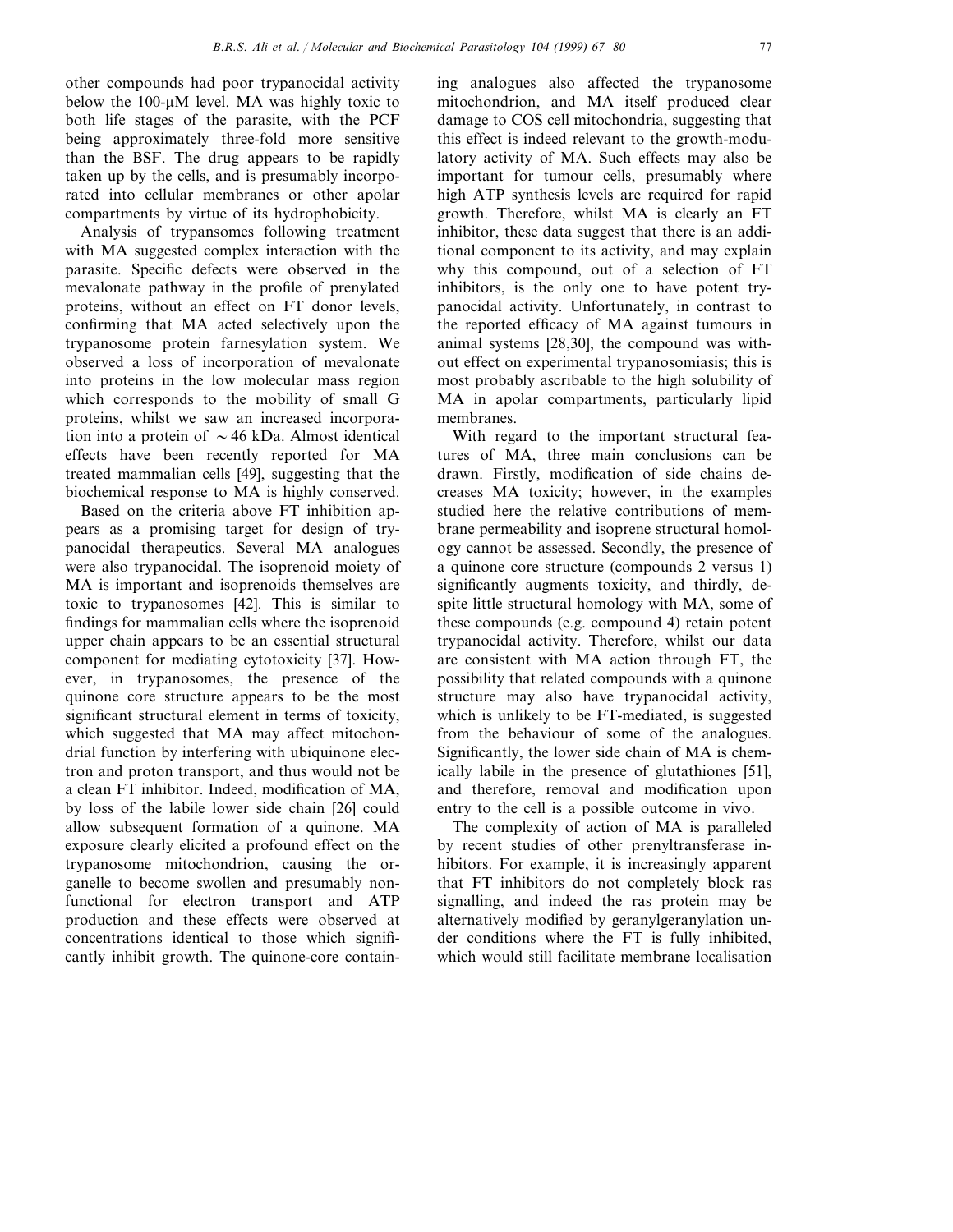[43,44]. A number of other observations are also consistent with FT inhibitors mediating their toxicity towards transformed cells through a route distinct from prenylation, despite the clear potency of these compounds against FT [45,50]. Indeed, recent data have directly questioned whether ras is the true site of action for MA. Sensitivity towards MA does not correlate with the presence of an oncogenic ras allele, suggesting the involvement of additional components [49]. MA is remarkably specific for ras farnesylation as the compound does not appear to affect prenylation of the major nuclear farnesyl proteins, the lamins [29]. The similarity between the effects of MA on protein prenylation [49] and mitochondrial morphology in mammalian cells and trypanosomes suggests a close parallel between the molecular sites of action of this compound in both cell types. Most recently, FT inhibitors have been shown to activate a classical apoptosis signalling pathway when administered to transformed cells in the presence of low concentrations of serum; this includes caspase 3 activation and, critically, release of cytochrome c from the mitochondrion [50]. A potential implication of these data is that FT inhibitors may damage mitochondria sufficiently for release of intermembrane proteins including cytochrome *c*, and could be consistent with the MA-induced alterations seen here. However, we see no evidence for advanced apoptotic effects in trypanosomes, specifically decreased cellular DNA content or blebbing behaviour, and in this case mitochondrial damage may be sufficiently severe as to lead to rapid killing by non-apoptotic mechanisms.

The lack of efficacy of the other FT inhibitor compounds tested may be explained in part by the divergent specificity of the trypanosome FT for peptide substrates [48]. However, this cannot explain the resistance to isoprene analogues such as perillic alcohol, and whilst the additional mitochondrial effects of MA may explain its own potency, these observations clearly highlight the need for a more detailed study of the enzymology of trypanosome prenylation before the pathway can be fully utilised as a therapeutic target.

# **Acknowledgements**

We are very grateful to the following for advice and reagents; M. Carrington (EATRO 1175 strain), P. Mastroeni (FACS analysis) and H. Field (TbRab microscopy and comments on the manuscript). This work was supported by the MRC (Project Grant  $#G9624235$  to M.C. Field).

#### **References**

- [1] Clarke S. Protein isoprenylation and methylation at carboxy-terminal cysteine residues. Annu Rev Biochem 1992;61:355–86.
- [2] Zhang FL, Casey PJ. Protein prenylation: molecular mechanisms and functional consequences. Annu Rev Biochem 1996;65:241–69.
- [3] Goldstein JL, Brown MS. Regulation of the mevalonate pathway. Nature 1990;343:425–30.
- [4] Qian D, Zhou D, Ju R, Cramer CL, Yang Z. Protein farnesyltransferase in plants: molecular characterization and involvement in cell cycle control. Plant Cell 1996;8:2381–94.
- [5] Omer CA, Kral AM, Diehl RE, Prendergast GC, Powers S, Allen CM, Gibbs JB, Kohl NE. Characterization of recombinant human farnesyl-protein transferase: cloning, expression, farnesyl diphosphate binding, and functional homology with yeast prenyl-protein transferases. Biochemistry 1993;32:5167–76.
- [6] Chen W-J, Moomaw JF, Overton L, Kost TA, Casey PJ. High level expression of mammalian protein farnesyltransferase in a baculovirus system. The purified protein contains zinc. J Biol Chem 1993;268:9675–80.
- [7] Hancock JF, Magee AI, Childs JE, Marshall CJ. All ras proteins are polyisoprenylated but only some are palmitoylated. Cell 1989;57:1167–77.
- [8] Schafer WR, Kim R, Sterne R, Thorner J, Kim S-H, Rine J. Genetic and pharmacological suppression of oncogenic mutations in ras genes of yeast and humans. Science 1989;245:379–85.
- [9] Tamanoi F. Inhibitors of Ras farnesyltransferases. Trends Biochem Sci 1993;18:349–53.
- [10] Gibbs JB, Oliff A, Kohl NE. Farnesyltransferase inhibitors: Ras research yields a potential cancer therapeutic. Cell 1994;77:175–8.
- [11] Kohl NE, Mosser SD, deSolms SJ, Giuliani EA, Pompliano DL, Graham SL, Smith RL, Scolnick EM, Oliff A, Gibbs JB. Selective inhibition of ras-dependent transformation by a farnesyltransferase inhibitor. Science 1993;260:1934–7.
- [12] Kohl NE, Wilson FR, Mosser SD, Giuliani EA, deSolms SJ, Conner MW, Anthony NJ, Holtz WJ, Gomez RP, Lee T-J, Smith RL, Graham SL, Hartman GD, Gibbs JB,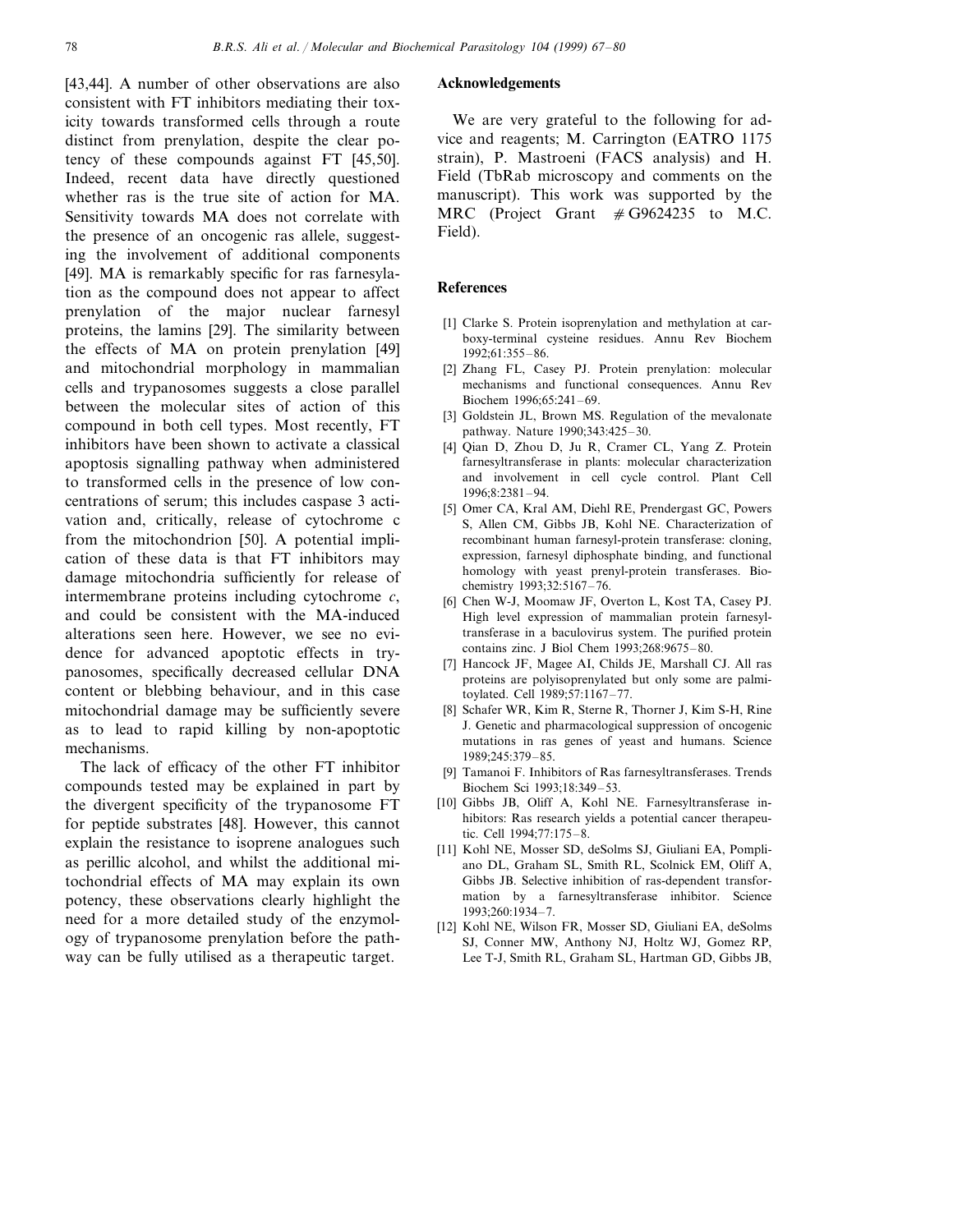Oliff A. Protein farnesyltransferase inhibitors block the growth of ras-dependent tumors in nude mice. Proc Natl Acad Sci USA 1994;91:9141–5.

- [13] James GL, Goldstein JL, Brown MS, Rawson TE, Somers TC, McDowell RS, Crowley CW, Lucas BK, Levinson AD, Masters JC Jr. Benzodiazepine peptidomimetics: potent inhibitors of Ras farnesylation in animal cells. Science 1993;260:1937–42.
- [14] Loeffler IK, Bennett JL. A rab-related GTP-binding protein in *Schistosoma mansoni*. Mol Biochem Parasitol 1996;77:31–40.
- [15] Lujan HD, Mowatt MR, Chen G-Z, Nash TE. Isoprenylation of proteins in the protozoan *Giardia lamblia*. Mol Biochem Parasitol 1995;72:121–7.
- [16] Gracia AM, Rowell C, Ackermann K, Kowalczyk JJ, Lewis MD. Peptidomimetic inhibitors of Ras farnesylation and function in whole cells. J Biol Chem 1993;268:18415–8.
- [17] Qian Y, Blaskovich MA, Saleem M, Seong CM, Wathen SP, Hamilton AD, Sebti SM. Design and structural requirements of potent peptidomimetic inhibitors of p21ras farnesyltransferase. J Biol Chem 1994;269:12410–3.
- [18] Kang MS, Stemerick DM, Zwolshen JH, Harry BS, Sunkara PS, Harriso BL. Farnesyl-derived inhibitors of ras farnesyl transferase. Biochem Biophys Res Commun 1995;217:245–9.
- [19] Gelb MH, Tamanoi F, Yokoyama K, Ghomashchi F, Esson K, Gould MN. The inhibition of protein prenyltransferases by oxygenated metabolites of limonene and perillyl alcohol. Cancer Lett 1995;91:169–75.
- [20] Field H, Blench I, Croft S, Field MC. Characterisation of protein isoprenylation in procyclic form *Trypanosoma brucei*. Mol Biochem Parasitol 1996;82:67–80.
- [21] Field H, Field MC. Tandem duplication of rab genes followed by sequence divergence and acquisition of distinct functions in *Trypanosoma brucei*. J Biol Chem 1997;272:10498–505.
- [22] Field H, Farjah M, Pal A, Gull K, Field MC. Complexity of trypanosomatid endocytosis pathways revealed by Rab4 and Rab5 isoforms in Trypanosoma brucei. J Biol Chem 1998;273:32102–10.
- [23] El-Sayed NMA, Alarcon CM, Beck JC, Sheffield VC, Donelson JE. cDNA expressed sequence tags of *Trypanosoma brucei* rhodesiense provide new insights into the biology of the parasite. Mol Biochem Parasitol 1995;73:75–90.
- [24] Yokoyama K, Lin Y, Stuart KD, Gelb MH. Prenylation of proteins in *Trypanosoma brucei*. Mol Biochem Parasitol 1997;87:61–9.
- [25] Yokoyama K, Trobridge P, Buckner FS, Scholte J, Stuart KD, van Voorhis WC, Gelb MH. The effects of protein farnesyltransferase inhibitors on trypanosomatids: inhibition of protein farnesylation and cell growth. Mol Biochem Parasitol 1998;94:87–97.
- [26] Sattler I, Thiericke R, Zeeck A. The manumycin-group metabolites. Nat Prod Rep 1998;15:221–40.
- [27] Buzzetti F, Gaumann E, Hutter R, Keller-Schierlein W, Neipp L, Prelog V, Zahner H. Manumycin. Pharm Acta Helv 1963;38:871–4.
- [28] Hara M, Akasaka K, Akinaga S, Okabe M, Nakano H, Gomez R, Wood D, Uh M, Tamanoi F. Identification of Ras farnesyltransferase inhibitors by microbial screening. Proc Natl Acad Sci USA 1993;90:2281–5.
- [29] Nagase T, Kawata S, Tamura S, Matsuda Y, Inui Y, Yamasaki E, Ishiguro H, Ito T, Miyagawa J, Mitsui H, Yamamoto K, Kinoshita M, Matsuzawa Y. Manumycin and gliotoxin derivative KT7595 block Ras farnesylation and cell growth but do not disturb lamin farnesylation and localization in human tumour cells. Br J Cancer 1997;76:1001–10.
- [30] Ito T, Kawata S, Tamura S, Igura T, Nagase T, Miyagawa J-i, Yamazaki E, Ishiguro H, Matsuzawa Y. Suppression of human pancreatic cancer growth in BALB/c nude mice by manumycin, a farnesyl:protein transferase inhibitor. Jpn J Cancer Res 1996;87:113–6.
- [31] Taylor RJK, Alcaraz L, Kapfer-Eyer L, Macdonald G, Wei X, Lewis N. The synthesis Alisamycin, Nisamycin, LL-C10037a and novel epoxyquinol an epoxyquinone analogues of manumycin A. Synthesis 1998;775–790.
- [32] Brun R, Schonenberger M. Cultivation of vertebrate infective forms derived from metacyclic forms of pleomorphic *Trypanosoma brucei* stocks. Acta Trop 1979;36:387–90.
- [33] Webb H, Carnall N, Vahamme L, Rolin S, van Den Abbeele J, Welburn S, Pays E, Carrington M. The GPIphospholipase C of *Trypanosoma brucei* is nonessential but influences parasitaemia in mice. J Cell Biol 1997;139:103–14.
- [34] Doering TL, Lu T, Werbovetz KA, Gokel GW, Hart GW, Gordon JI, Englund PT. Toxicity of myristic acid analogs toward African trypanosomes. Proc Natl Acad Sci USA 1994;91:9735–9.
- [35] Das A, Gale M Jr, Carter V, Parsons M. The protein phosphatase inhibitor okadaic acid induces defects in cytokinesis and organellar genome segregation in *Trypanosoma brucei*. J Cell Sci 1994;107:3477–83.
- [36] Vassella E, Straesser K, Boshart M. A mitochondrionspecific dye for multicolour fluorescent imaging of *Trypanosoma brucei*. Mol Biochem Parasitol 1997;90:381–5.
- [37] Shu Y-Z, Huang S, Wang RR, Lam KS, Klohr SE, Volk KJ, Pirnik DM, Wells JS, Fernandes PB, Patel PS. Manumycins E, F and G, new members of manumycin class antibiotics, from *Streptomyces* sp. J Antibiot (Tokyo) 1994;47:324–33.
- [38] Stryer L. Biochemistry, 4th ed. New York: W.H. Freeman, 1995.
- [39] Field MC, Ali BRS, Field H. Small GTPases in protozoan parasites; tools for cell biology and chemotherapy. Parasitol Today 1999;15:365–71.
- [40] Field H, Ali BRS, Sherwin T, Gull K, Croft S, Field MC. TbRab2p, a marker for the endoplasmic reticulum of *Trypanosoma brucei*, localises to the ERGIC in mammalian cells. J Cell Sci 1998;112:147–56.